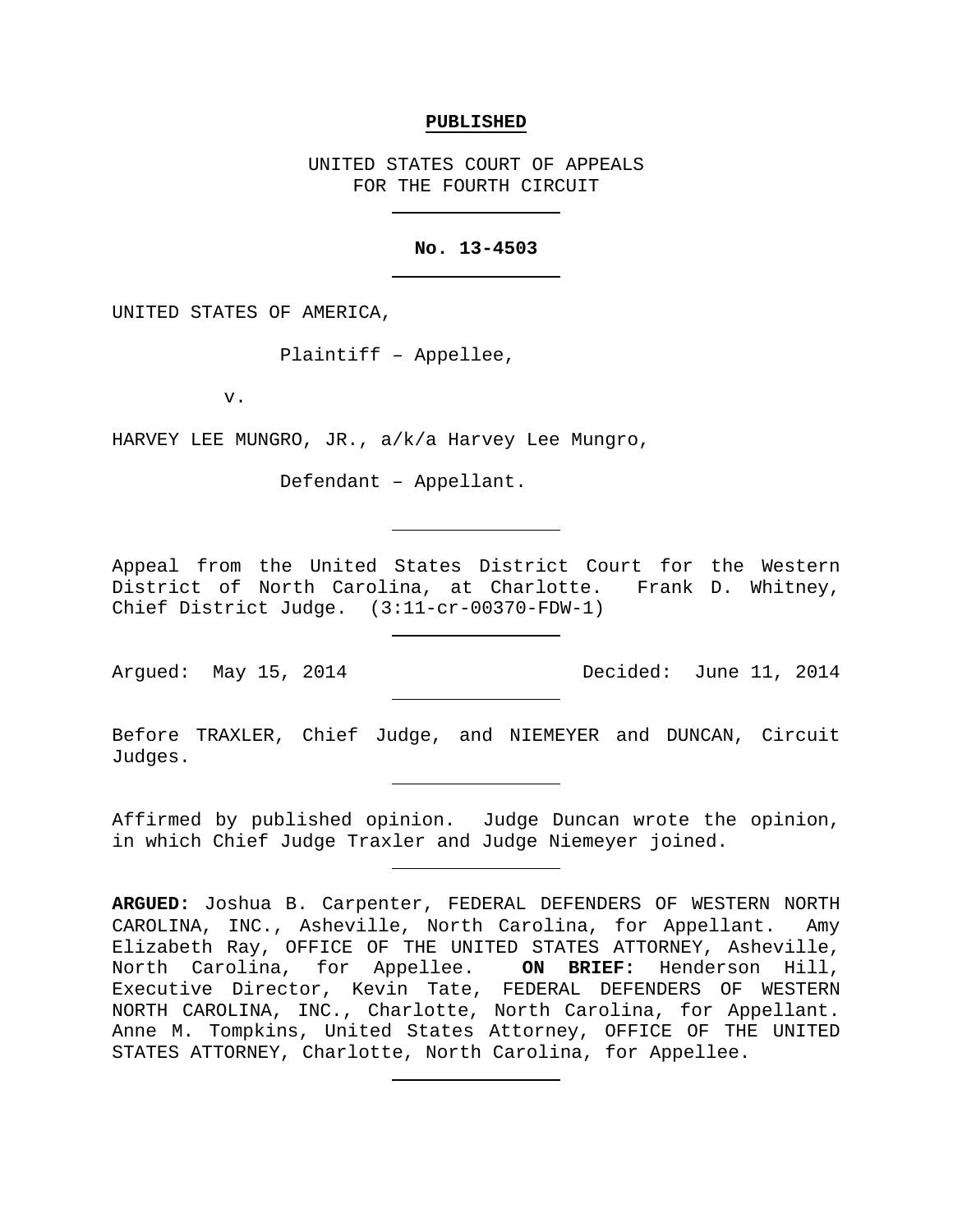DUNCAN, Circuit Judge:

Harvey Lee Mungro brings this appeal challenging his sentence for being a felon in possession of a firearm in violation of 18 U.S.C. § 922(g). The district court concluded that Mungro was subject to a mandatory minimum sentence of 15 years' imprisonment under the Armed Career Criminal Act ("ACCA"), 18 U.S.C § 924(e), due to Mungro's three prior state convictions for "breaking or entering" in violation of N.C. Gen. Stat. § 14-54(a). For the reasons below, we affirm.

The question presented here is a simple one: does North Carolina's "breaking or entering" offense qualify as burglary and, thus, as a predicate offense under the ACCA? In answering this question, we first review the legal framework for categorizing state-law offenses under the ACCA. We then apply this methodology to the "breaking or entering" offense at issue in this case.

#### I.

The ACCA provides significantly strengthened penalties for being a felon in possession of a firearm, in violation of 18 U.S.C. § 922(g), when the felon has previously been convicted of three or more "predicate offenses." These predicate offenses include violent felonies and serious drug offenses. 18 U.S.C. § 924(e)(1). While violations of § 922(g) are normally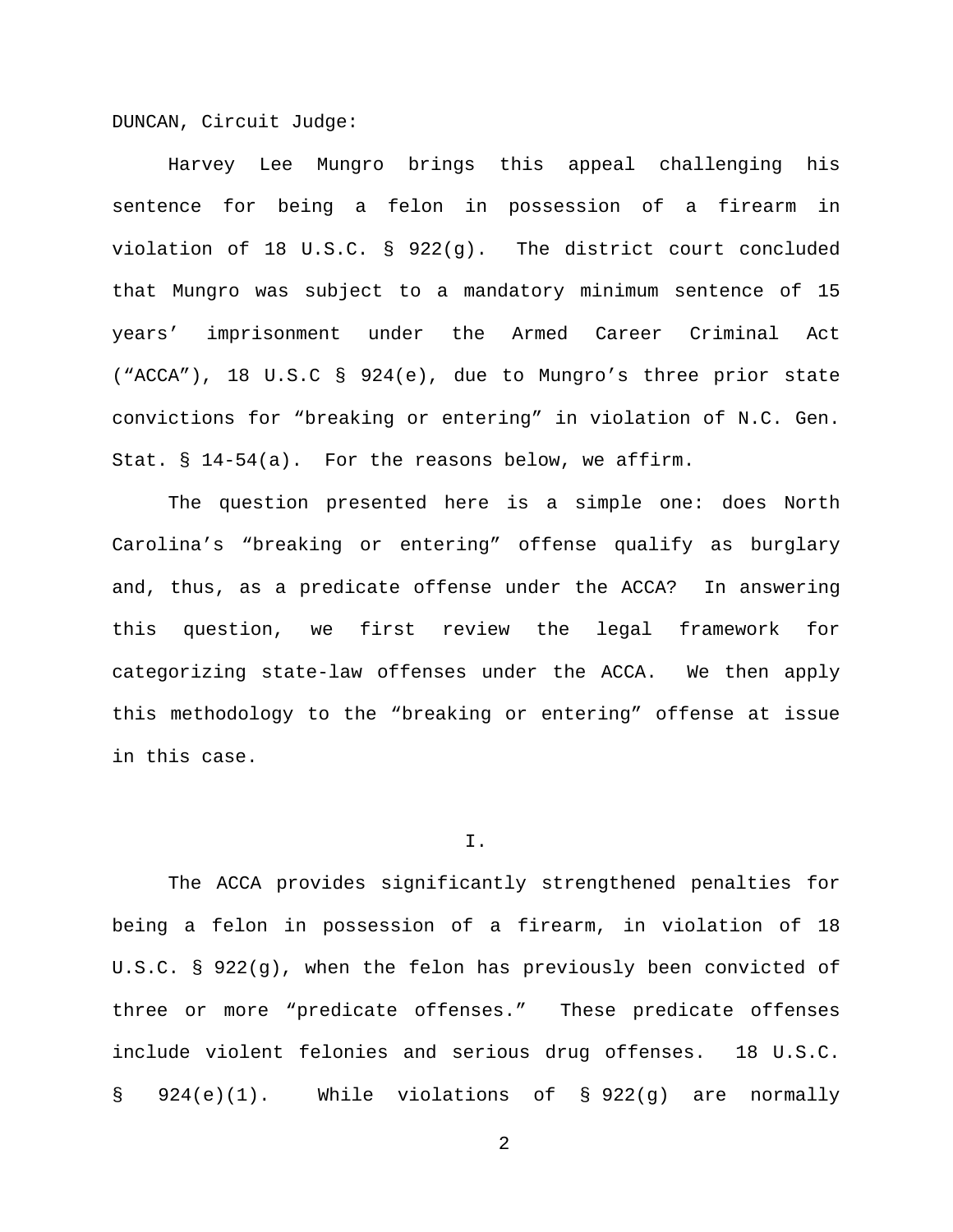punishable by no more than ten years' imprisonment, 18 U.S.C. § 924(a)(2), this sentence increases to a mandatory minimum of fifteen years' imprisonment under the ACCA, 18 U.S.C.  $$924(e)(1)$ .

The ACCA defines "violent felony" to include, as relevant here, any offense that "is burglary." 18 U.S.C.  $924(e)(2)(B)(ii).$ <sup>[1](#page-2-0)</sup> Thus, any burglary offense is an ACCA predicate offense. To determine whether a given offense qualifies as burglary, we compare the elements of the offense in question with the elements of burglary, under burglary's generic definition. See Taylor v. United States, 495 U.S. 575, 599 (1990). As Taylor illustrated, an offense's generic definition may be different from the definition under any particular state's law. Rather, an offense's generic definition is uniform nationwide. It therefore is ascertained by considering the similarities between the states' definitions of the offense, and by referring to secondary sources such as the Model Penal Code and eminent criminal-law treatises. Id. at 580, 590-600.

 $\overline{a}$ 

<span id="page-2-0"></span> $1$  The term also covers any offense that "has as an element the use, attempted use, or threatened use of physical force against the person of another," "is . . . arson, or extortion, involves use of explosives, or otherwise involves conduct that presents a serious potential risk of physical injury to another." 18 U.S.C. § 924(e)(2)(B).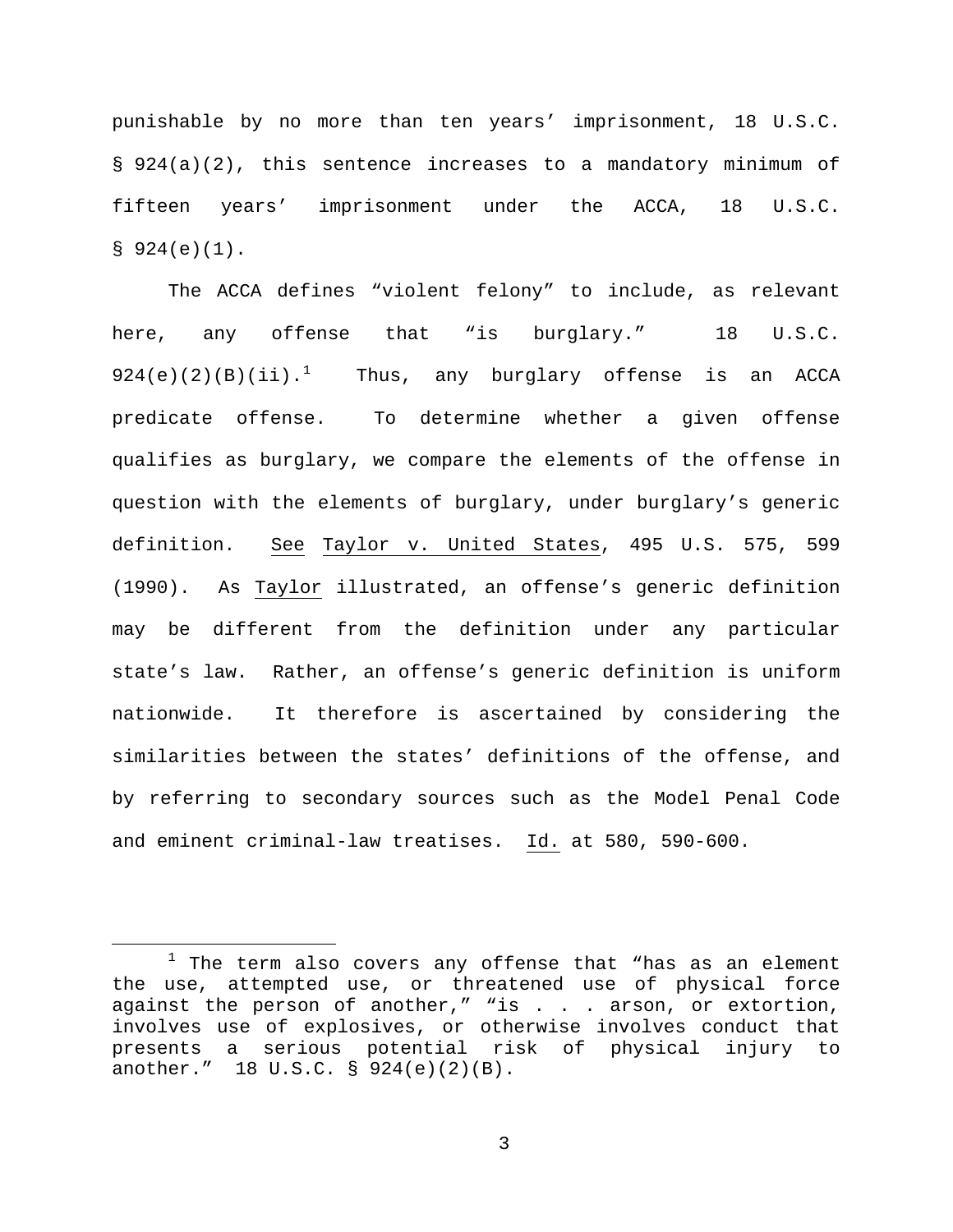We need not engage in such a sweeping investigation here, however, because the Supreme Court has already done so. The generic definition of burglary requires: "an unlawful or unprivileged entry into, or remaining in, a building or other structure, with intent to commit a crime." Id. at 598. "[G]eneric burglary's unlawful-entry element excludes any case in which a person enters premises open to the public, no matter his intent; the generic crime requires breaking and entering or similar unlawful activity." Descamps v. United States, 133 S. Ct. 2276, 2292 (2013).

We must then determine the elements of the state-law offense in question and compare them to the generic definition of burglary. To do this, we examine the relevant statutory language and interpretations of that language by the state's highest court. Johnson v. United States, 559 U.S. 133, 138 (2010); United States v. Aparicio-Soria, 740 F.3d 152, 154 (4th Cir. [2](#page-3-0)014) (en banc).<sup>2</sup> If the elements of the state offense

 $\overline{a}$ 

<span id="page-3-0"></span> $2$  Aparicio-Soria concerned the application of the term "crime of violence" under U.S.S.G. § 2L1.2, and not "violent felony" under the ACCA. But "[w]e rely on precedents evaluating whether an offense constitutes a 'crime of violence' under the Guidelines interchangeably with precedents evaluating whether an offense constitutes a 'violent felony' under the ACCA, because the two terms have been defined in a manner that is 'substantively identical.'" United States v. King, 673 F.3d 274, 279 n. 3 (4th Cir. 2012) (quoting United States v. Jarmon, 596 F.3d 228, 231 n. \* (4th Cir.2010)).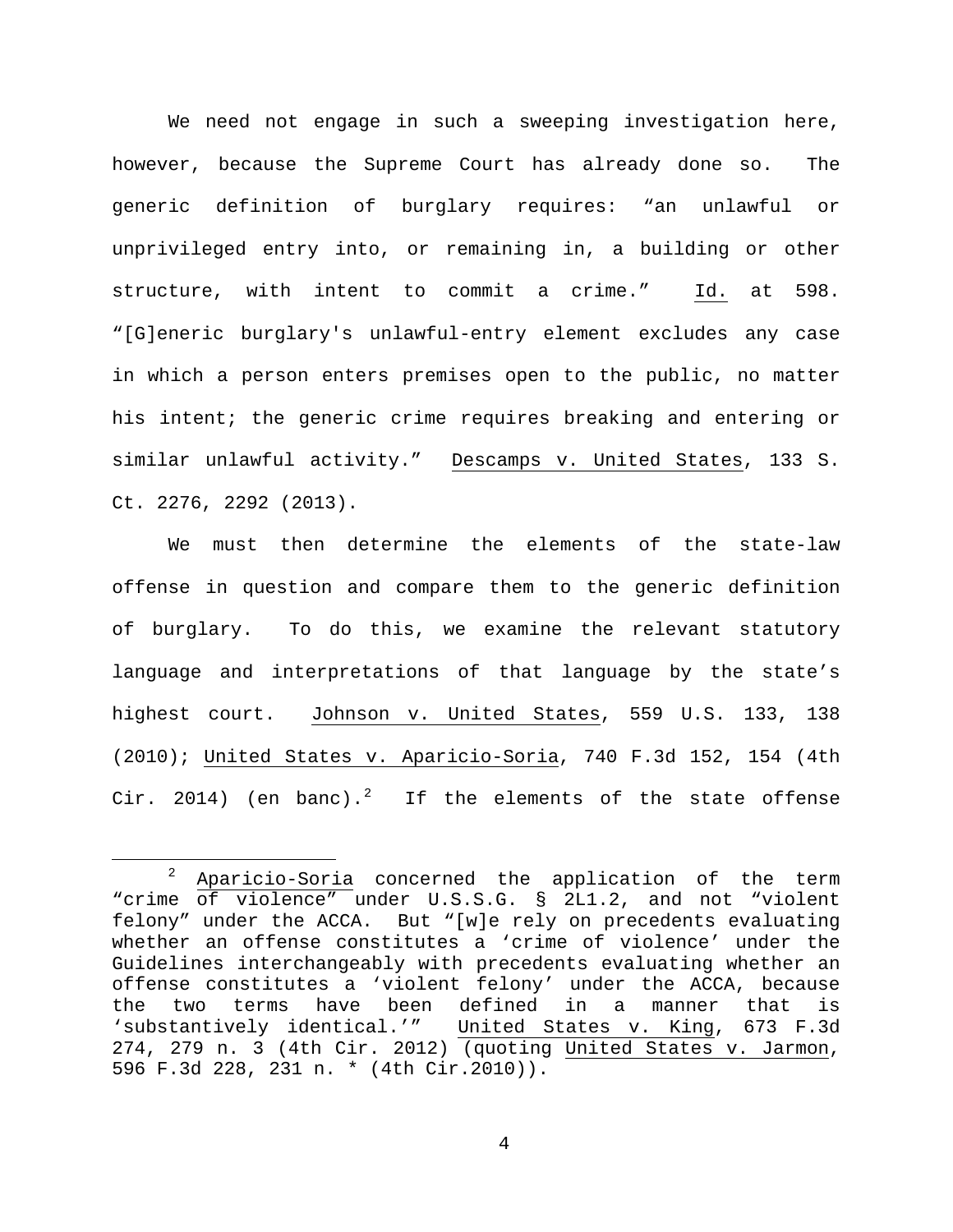correspond to or are narrower than those provided in the generic definition of burglary, then the offense qualifies as burglary and, accordingly, as a predicate offense under the ACCA. Descamps, 133 S. Ct. at 2281. Under this "formal categorical approach," we may consider only the elements of the offense and the fact of conviction, and not the actual facts underlying that conviction.[3](#page-4-0) Id. at 2283.

Here, the district court concluded that "breaking or entering" in violation of N.C. Gen. Stat. § 14-54(a) is burglary and, therefore, that Mungro's prior convictions under that statute constituted ACCA predicate offenses. Thus, it sentenced Mungro to the ACCA's 15-year mandatory minimum, instead of sentencing him within the significantly lower range ordinarily prescribed by 18 U.S.C. § 924(a)(2).

## II.

Mungro argues that the district court erred in concluding that his prior "breaking or entering" convictions qualified as ACCA predicate offenses, because the elements of "breaking or

 $\overline{a}$ 

<span id="page-4-0"></span><sup>&</sup>lt;sup>3</sup> A more searching analysis called the "modified categorical approach" is permissible only when the conviction in question was under a so-called "divisible" statute. See Descamps, 133 S.<br>Ct. at 2283-84. The parties agree, however, that the formal The parties agree, however, that the formal categorical approach provides the appropriate framework in this case.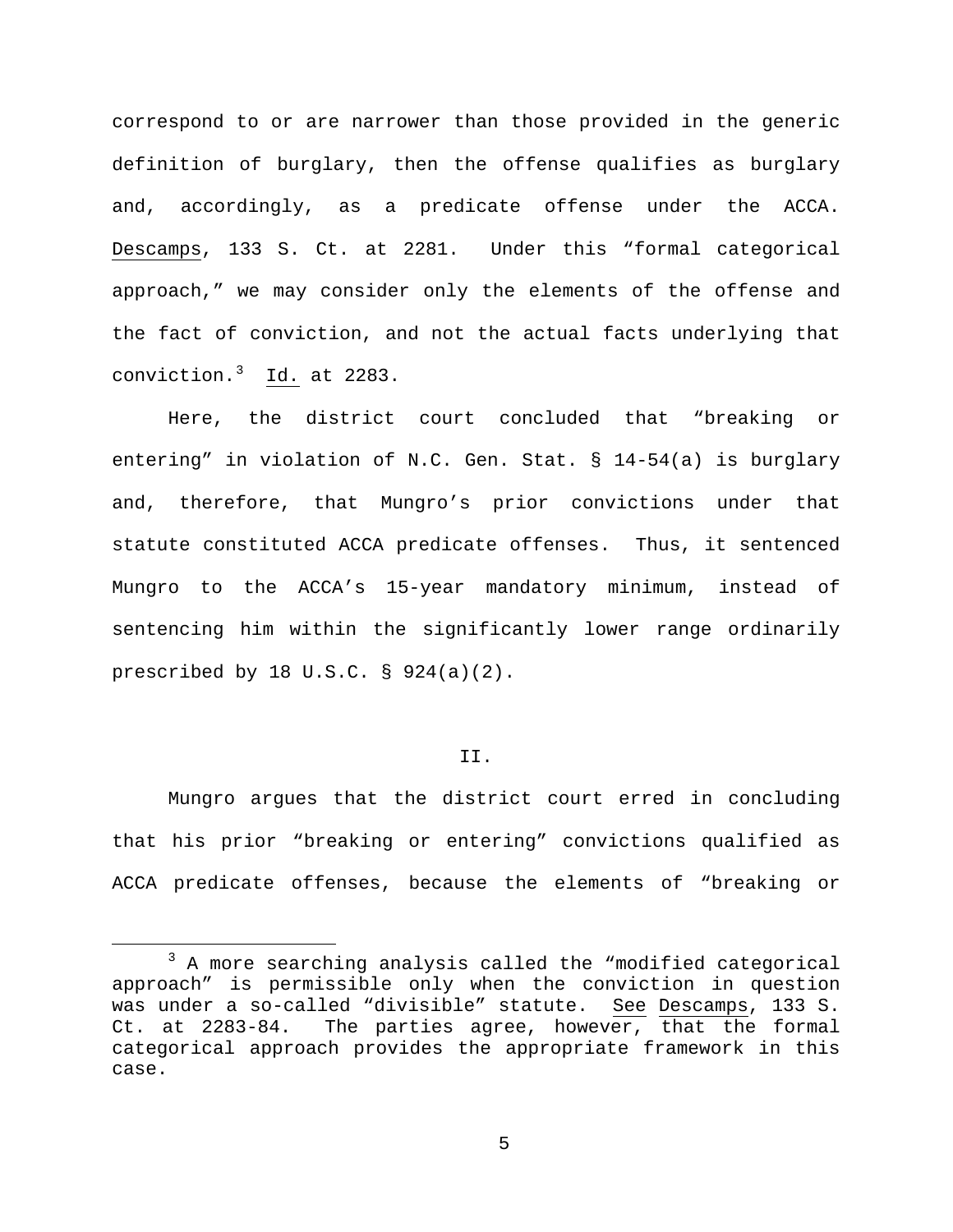entering" apply to a broader range of conduct than the generic definition of burglary. We review the district court's classification of these offenses under the ACCA de novo. United States v. Gomez, 690 F.3d 194, 197 (4th Cir. 2012). For the reasons below, we agree with the district court. $4$ 

As Mungro points out, North Carolina's "breaking or entering" offense is unusual for the reason suggested by the conjunction in its name: it applies to "[a]ny person who breaks or enters any building with intent to commit any felony or larceny therein." N.C. Gen. Stat. § 14-54(a) (emphasis added). The language of the statute suggests that it covers any entry into a building with the intent to commit a crime, even when a person enters with the building owner's consent. This might indeed disqualify it as a predicate offense because "generic burglary's unlawful-entry element excludes any case in which a person enters premises open to the public, no matter his intent." Descamps, 133 S. Ct. at 2292.

The North Carolina Supreme Court, however, has greatly narrowed the applicability of N.C. Gen. Stat. § 14-54(a). It

 $\overline{a}$ 

<span id="page-5-0"></span><sup>4</sup> Mungro also argues that the district court erred in sentencing him based upon his prior criminal history without these facts' having been proven to a jury. See Apprendi v. New Jersey, 530 U.S. 466, 490 (2000). However, he concedes that this argument is foreclosed by our decision in United States v. Thompson, 421 F.3d 278, 280 (4th Cir. 2005). We therefore do not discuss it further.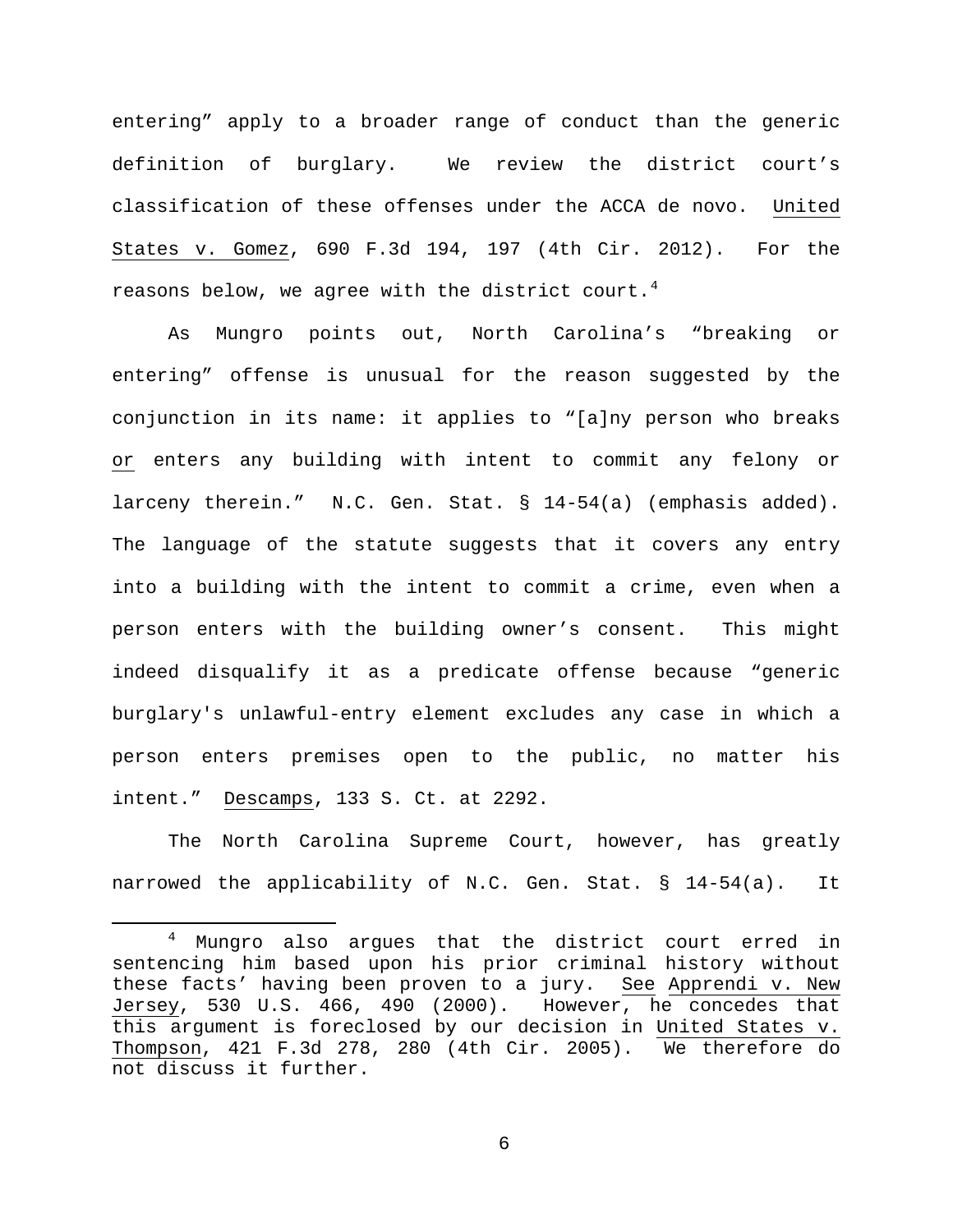has held that N.C. Gen. Stat. § 14-54(a) was intended merely to codify preexisting North Carolina law that criminalized breaking or entering without the consent of the owner. State v. Boone, 256 S.E.2d 683, 687 (N.C. 1979). The court therefore clarified that, notwithstanding the broad statutory language, "entry with consent of the owner of a building, or anyone empowered to give effective consent to entry, cannot be the basis of a conviction under G.S. 14-54(a)." Id.

This construction binds our ACCA analysis and brings the elements of § 14-54(a) within the generic definition of burglary as articulated by Taylor and Descamps. As interpreted in Boone, N.C. Gen. Stat. § 14-54(a) requires either breaking with intent to commit a felony or larceny therein, or entering without consent with intent to commit a felony or larceny therein. These alternatives correspond to the alternative "unlawful" and "unpriviledged" entry requirements of the generic definition of burglary. 495 U.S. at 599.

Mungro argues, however, that a footnote in Boone reopens the possibility that a defendant could be convicted under N.C. Gen. Stat. § 14-54(a) for entering a building with the consent of its owner:

We note in passing that there may be occasions when subsequent acts render the consent void ab initio, as where the scope of consent as to areas one can enter is exceeded, or the defendant conceals himself in a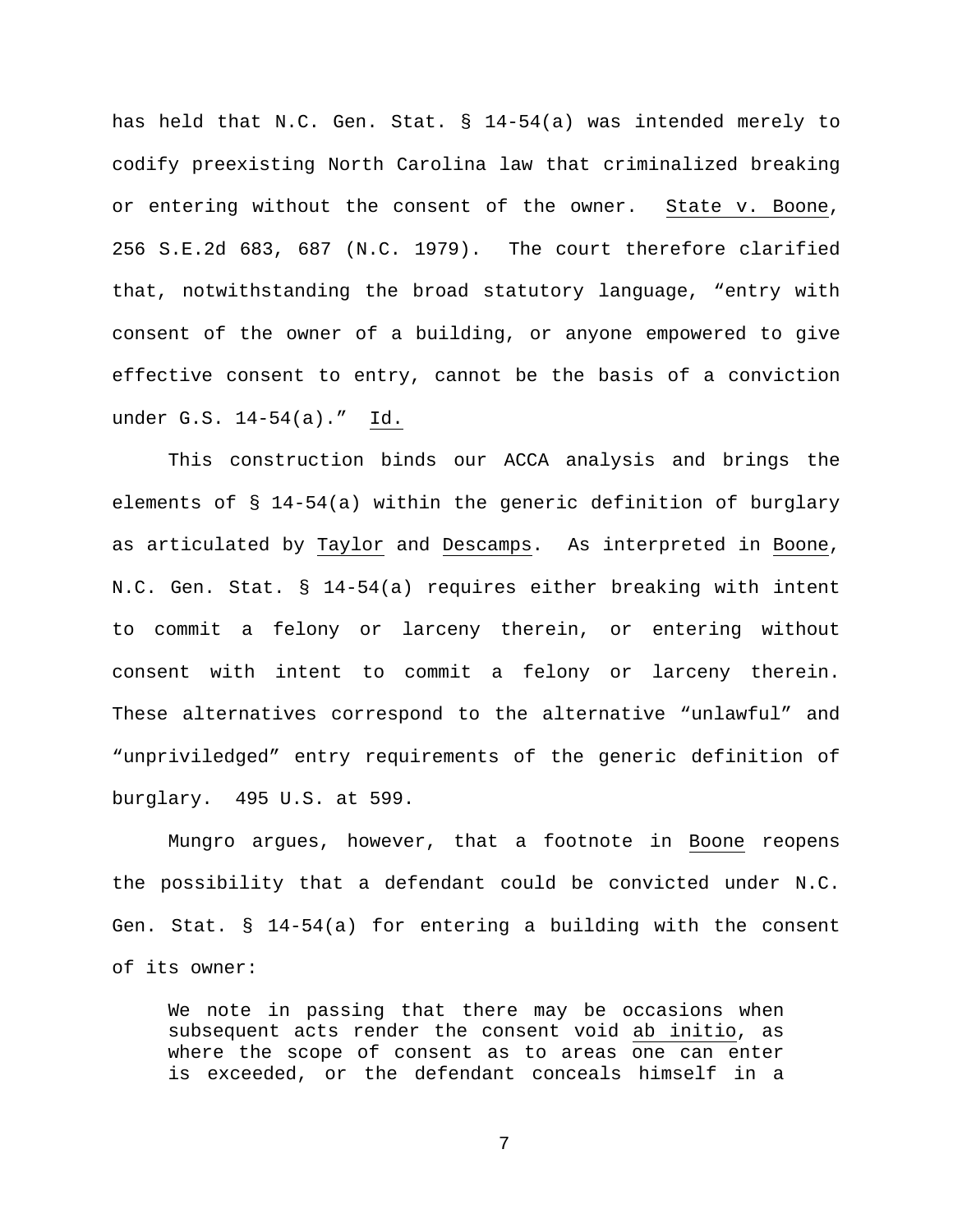building until a time he is not authorized to be there in order to facilitate a theft.

256 S.E.2d 687 n.3 (internal citations omitted).

Under this language, Mungro argues, a defendant's later theft from the building could be construed as a subsequent act that rendered his permission to enter it void ab initio. If this is the case, Mungro contends that the elements of N.C. Gen. Stat. § 14-54(a) remain broader than those of the generic definition of burglary because the generic definition contains no such caveat. The generic definition of burglary covers only entries made without the actual consent of the building's owner, and does not contemplate the retroactive cancellation of that consent. The Supreme Court has made this clear in maintaining that shoplifting, for example, does not qualify as burglary. See Descamps, 133 S. Ct. at 2283.

Unfortunately for Mungro, however, Boone itself nowhere indicates that committing a crime within the building actually is one of the "subsequent acts [that] render the consent void ab initio. Boone, 256 S.E.2d at 687 n.3. To the contrary: Boone makes clear that a defendant's entry into a building with the owner's consent cannot serve as the basis for a conviction under N.C. Gen. Stat. § 14-54(a), even if he commits a crime once inside. Id. at 687.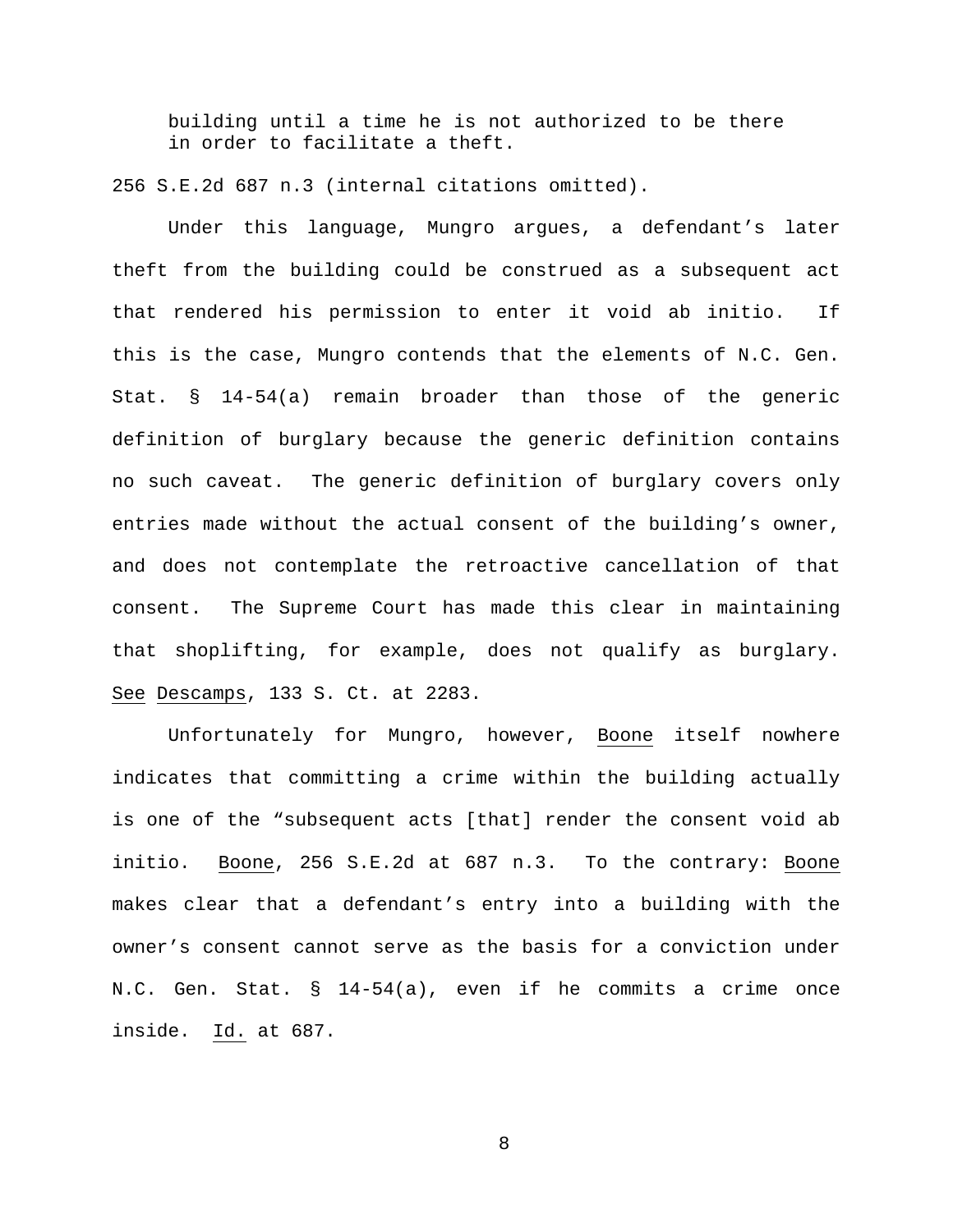Significantly, Boone itself would have been decided differently if Mungro's interpretation were correct. Boone was convicted under N.C. Gen. Stat. § 14-54(a) for his involvement in a theft from a clothing store in Nags Head, North Carolina. Boone, the evidence showed, had entered the store, left briefly, and then returned to the store with three other individuals. He then waited outside while his confederates entered the store and stole two sweaters.

The North Carolina Supreme Court vacated his N.C. Gen. Stat. § 14-54(a) conviction, holding: "[t]he state's evidence here established that defendant entered the store at a time when it was open to the public. His entry was thus with the consent, implied if not express, of the owner. It cannot serve as the basis for a conviction for felonious entry." Id. at 687. But if Mungro's interpretation were correct, the North Carolina Supreme Court would have, instead, affirmed Boone's N.C. Gen. Stat. § 14-54(a) conviction. Although Boone entered the clothing store with the owner's consent, under Mungro's theory Boone's subsequent larceny would have rendered that consent void ab initio, supporting his conviction. $5$  Thus, whatever else may

 $\overline{a}$ 

<span id="page-8-0"></span><sup>5</sup> Mungro contends that Boone's consent to enter would not have been voided because Boone did not actually steal any merchandise. But this overlooks the fact that, although Boone may not have physically picked up the stolen sweaters, he was,<br>nonetheless, convicted of larceny for his role in the nonetheless, convicted of larceny for his (Continued)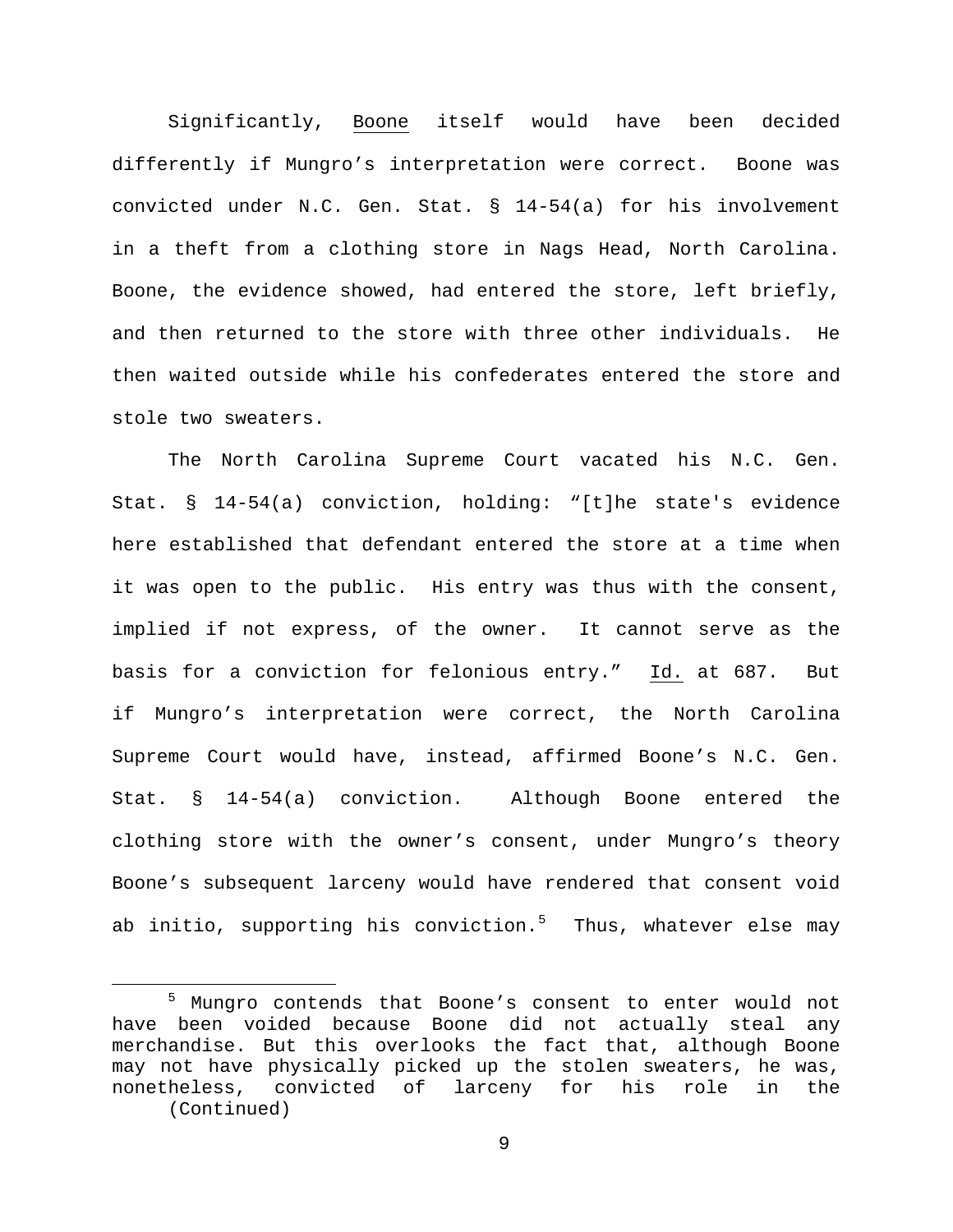qualify as "subsequent acts [that] render the consent void ab initio," Id. at 687 n.3, a subsequent theft cannot be one of them, because that alternative would have been inconsistent with the holding of Boone itself.

Second, Mungro's interpretation would cause Boone's holding to be almost entirely swallowed by its footnote. N.C. Gen. Stat. § 14-54(a) only covers entering a building with the intent to commit a felony or larceny. Under Mungro's interpretation, it would seem, a defendant's consent to enter would be rendered void ab initio whenever the defendant actually committed his intended crime. Thus, Mungro's interpretation would implausibly render Boone's holding applicable only to the obscure case of an ill-intentioned but well-behaved defendant: one who entered a building with the owner's consent intending to commit a crime, but who, despite not actually committing the intended crime, was nonetheless charged with violating N.C. Gen. Stat. § 14-54(a).

Mungro points to two decisions of the North Carolina Court of Appeals that held a subsequent act of theft to have rendered the thief's permission to enter void ab initio: State v. Rawlinson, 679 S.E.2d 878, 884 (N.C. Ct. App. 2009), and In re

 $\overline{a}$ 

shoplifting. The North Carolina Supreme Court affirmed Boone's larceny conviction, observing that "the larceny itself is the gravamen of this case." Boone, 256 S.E.2d at 688.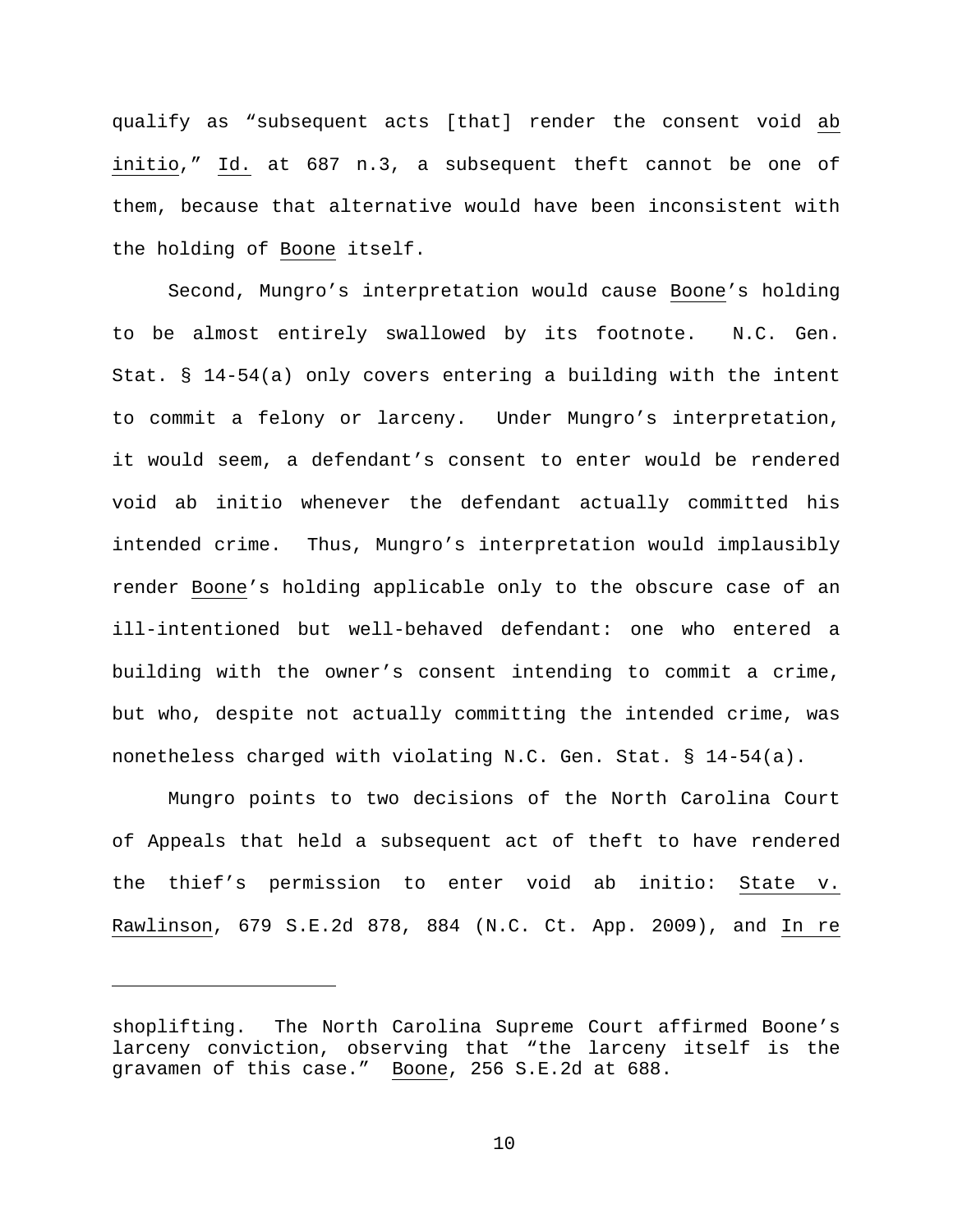S.D.R., 664 S.E.2d 414, 420 (N.C. Ct. App. 2008). But when the state's highest court has already articulated the elements of the offense, we are not free to conclude that it got them wrong and, instead, credit the opinions of the state's lower courts. See Aparicio-Soria, 740 F.3d at 154.

Likewise, it is not plausible to characterize these lowercourt opinions as merely filling in what Boone left open. As we have explained, Boone makes clear that a subsequent act of theft does not render the thief's permission to enter void ab initio. Mungro likewise falls short of showing that North Carolina's lower courts consistently apply Boone differently from our reading of it. The two opinions he highlights hardly establish a pattern, and even less so when the proposition for which Mungro cites them is contained only in alternate holdings. In both, the North Carolina Court of Appeals first held that the defendant did not have permission to enter the portion of the building where he committed the theft and only then held, alternatively, that his theft rendered his consent to enter void ab initio. Rawlinson, 679 S.E.2d at 884; In re S.D.R., 664 S.E.2d at 420.

We therefore conclude that N.C. Gen. Stat. § 14-54(a), as interpreted by the North Carolina Supreme Court, sweeps no more broadly than the generic elements of burglary. The North Carolina Supreme Court's clarification that the offense requires